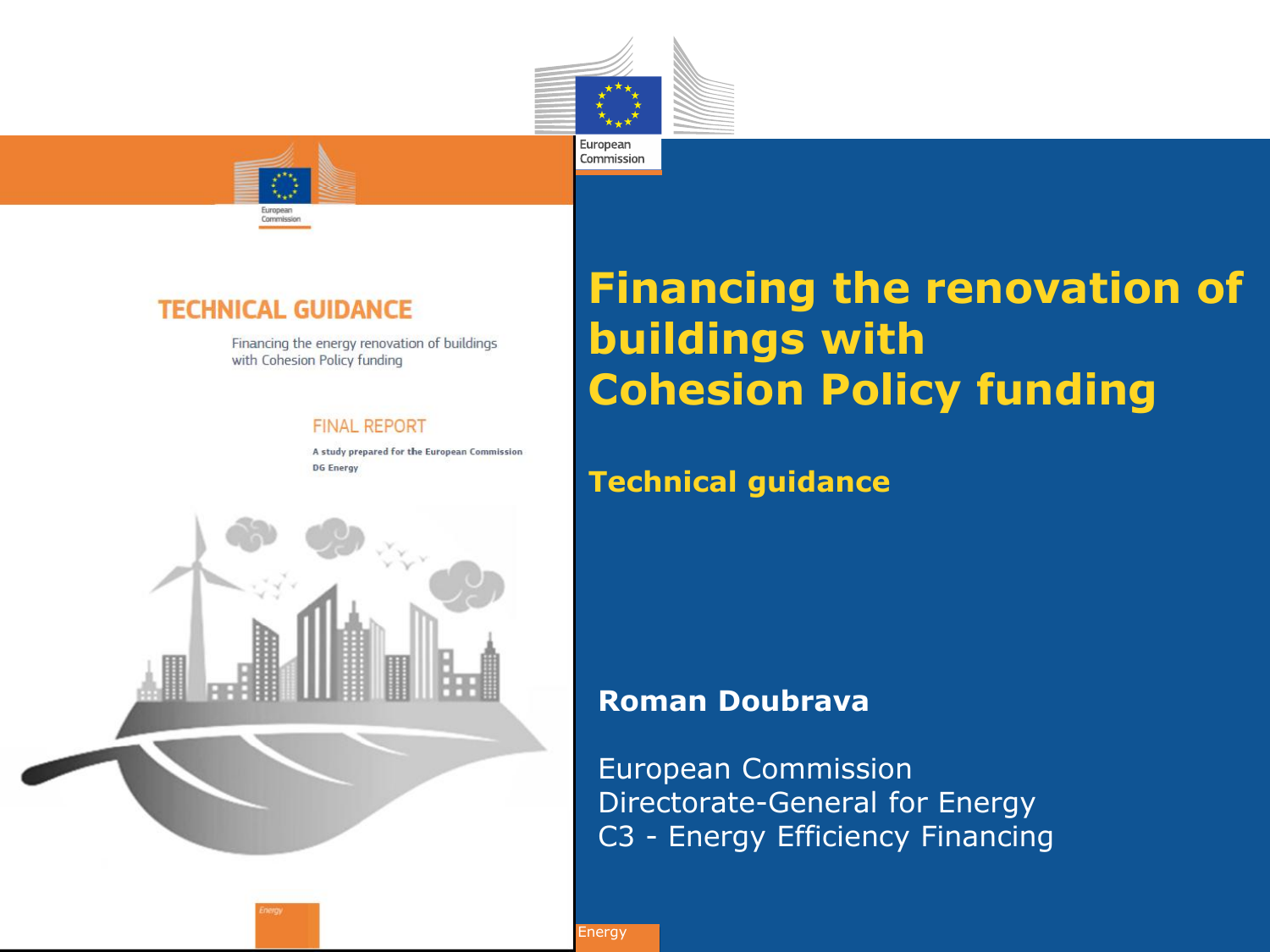# **OBJECTIVES**



The guidance :

- Aims to help Cohesion Policy Managing Authorities (MAs) plan and deploy SE investments in buildings within Operational Programmes (OPs)
- Provides a list of good practice approaches and case studies
- **Informs MAs about the European requirements on buildings** and energy efficiency
- Explores the different financing mechanisms that MAs can use to support SE projects with the aim to:
	- •Launch large scale investments in the energy renovation of buildings
	- •Attracting greater levels of private-sector investment

http://ec.europa.eu/energy/efficiency/studies/doc/2014 guidance energy renovation buildings.pdf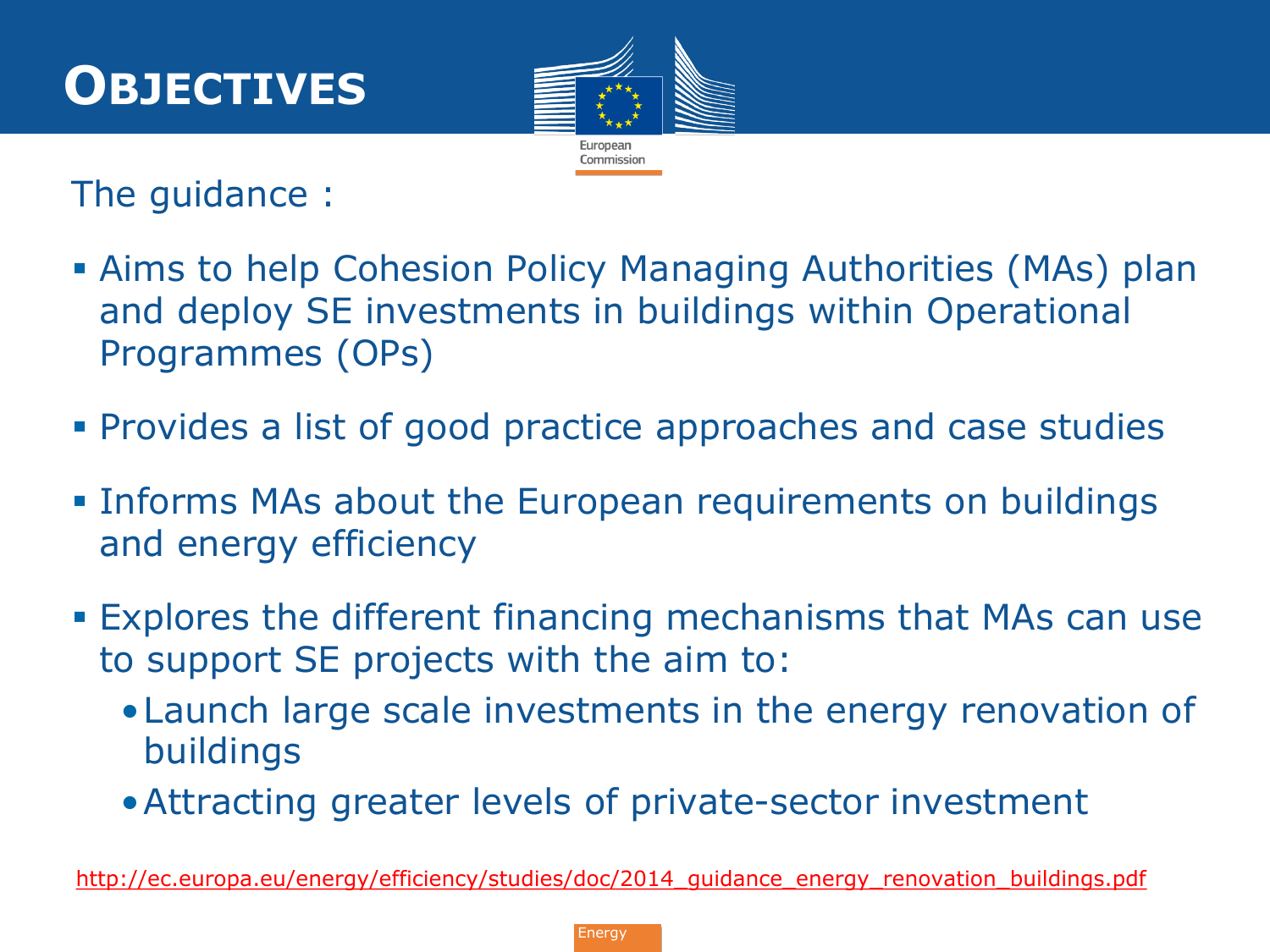## SUMMARY **EXACUSE ROADMAP**



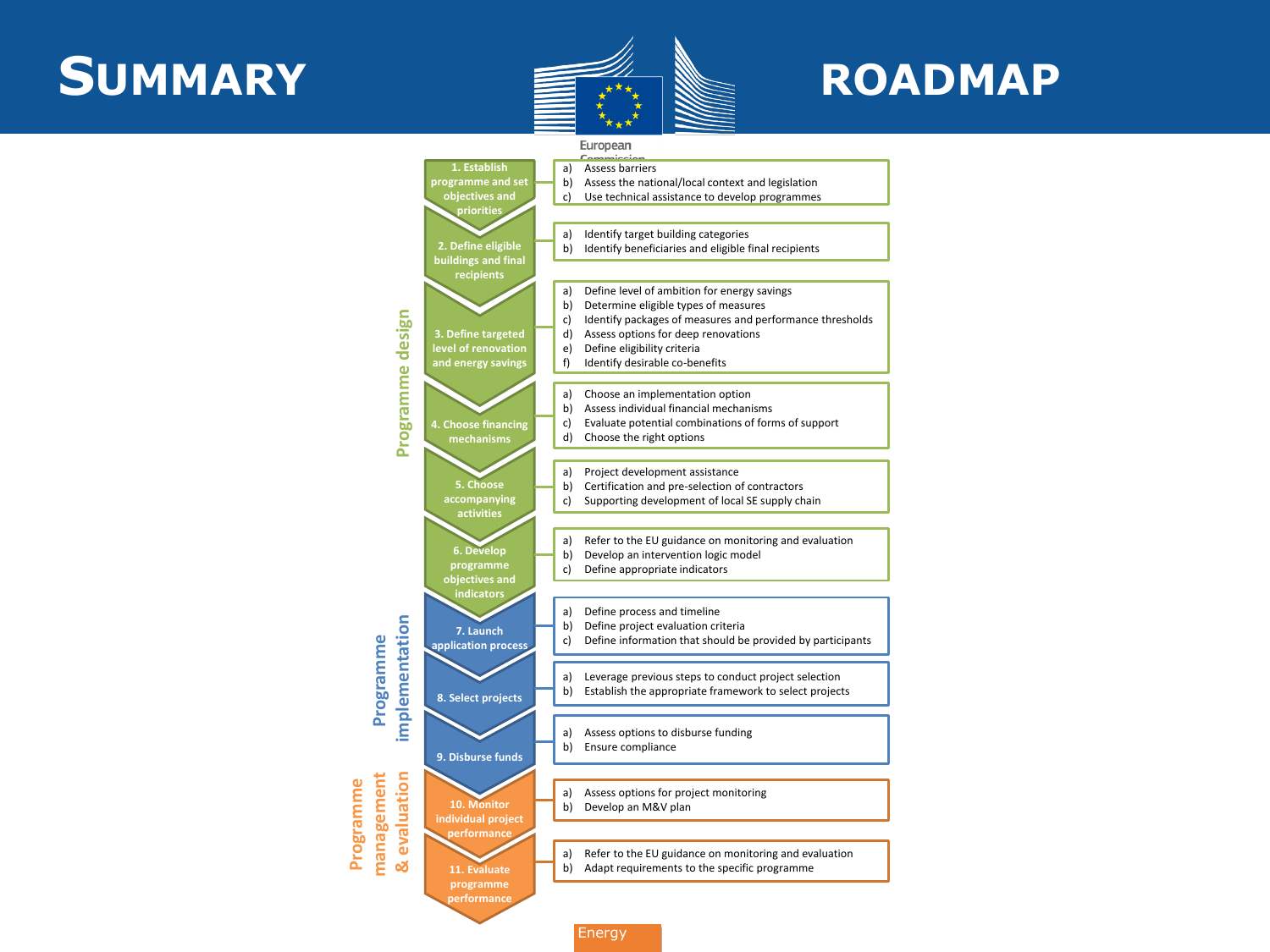## **SUMMARY ROADMAP**



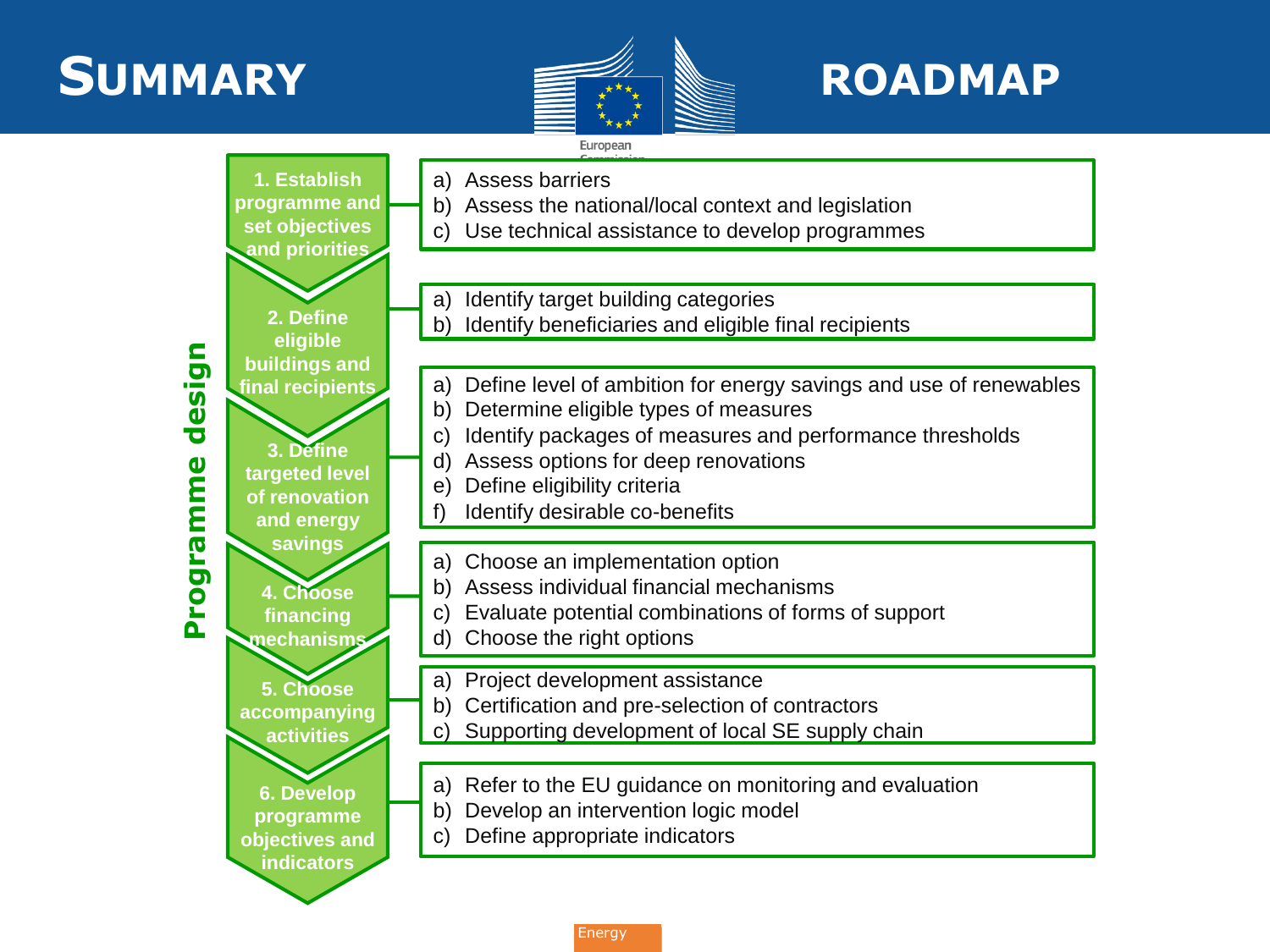## **SUMMARY EXACUSE ROADMAP**



European Commission

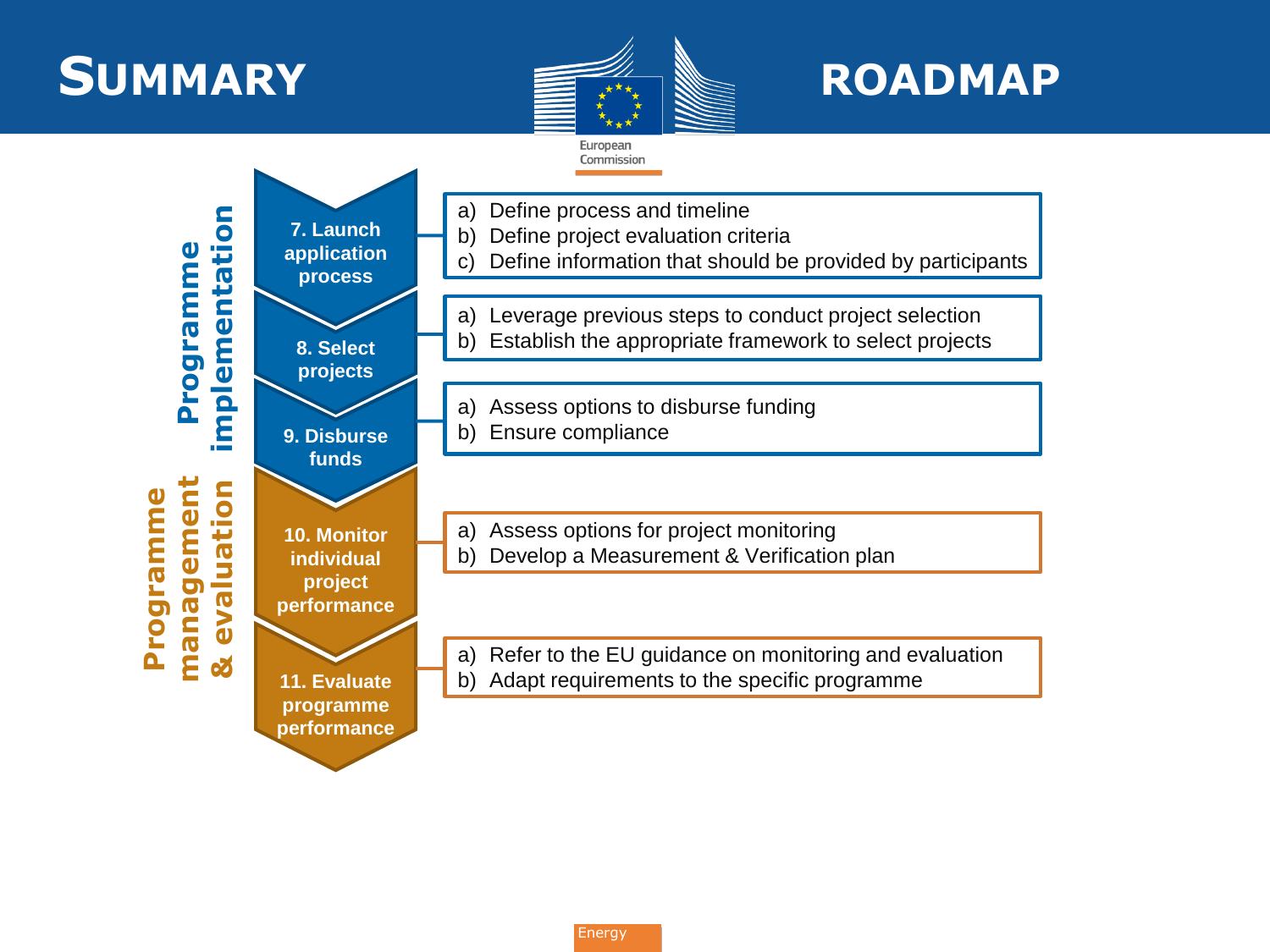# **KEY MESSAGES PROGRAMMING**



### **1. Establish programme and set objectives and priorities**

- MAs should assess the barriers to energy renovation in their region at design stage e.g. financial, institutional & administrative, information & awareness, "split incentive"
- PAs and OPs must consider current EU, national and regional regulations and strategies including NRP, NEEAPs, Annual Reports under the EED and National Renovation Roadmaps, National targets to implement Europe 2020, CSRs, NREAPs, etc.
- MAs should consult with stakeholders to understand market needs and local context and aim to link with other EU-wide initiatives (e.g., the Covenant of Mayors)
- MAs can use ESI Funds to support TA activities (preparation, management, monitoring, etc.)

#### **2. Define eligible buildings and final recipients**

- All buildings types (public, residential, commercial) are eligible for ERDF / CF funding
- However, large commercial buildings are not a policy priority
- MAs can leverage work on buildings renovation roadmaps to identify priority targets and can support projects aligned with local sustainable energy action plans (SEAPs)
- MAs can set conditions as to what type of final recipients or beneficiaries should be eligible to receive funding (public / private, ESCO, specific target groups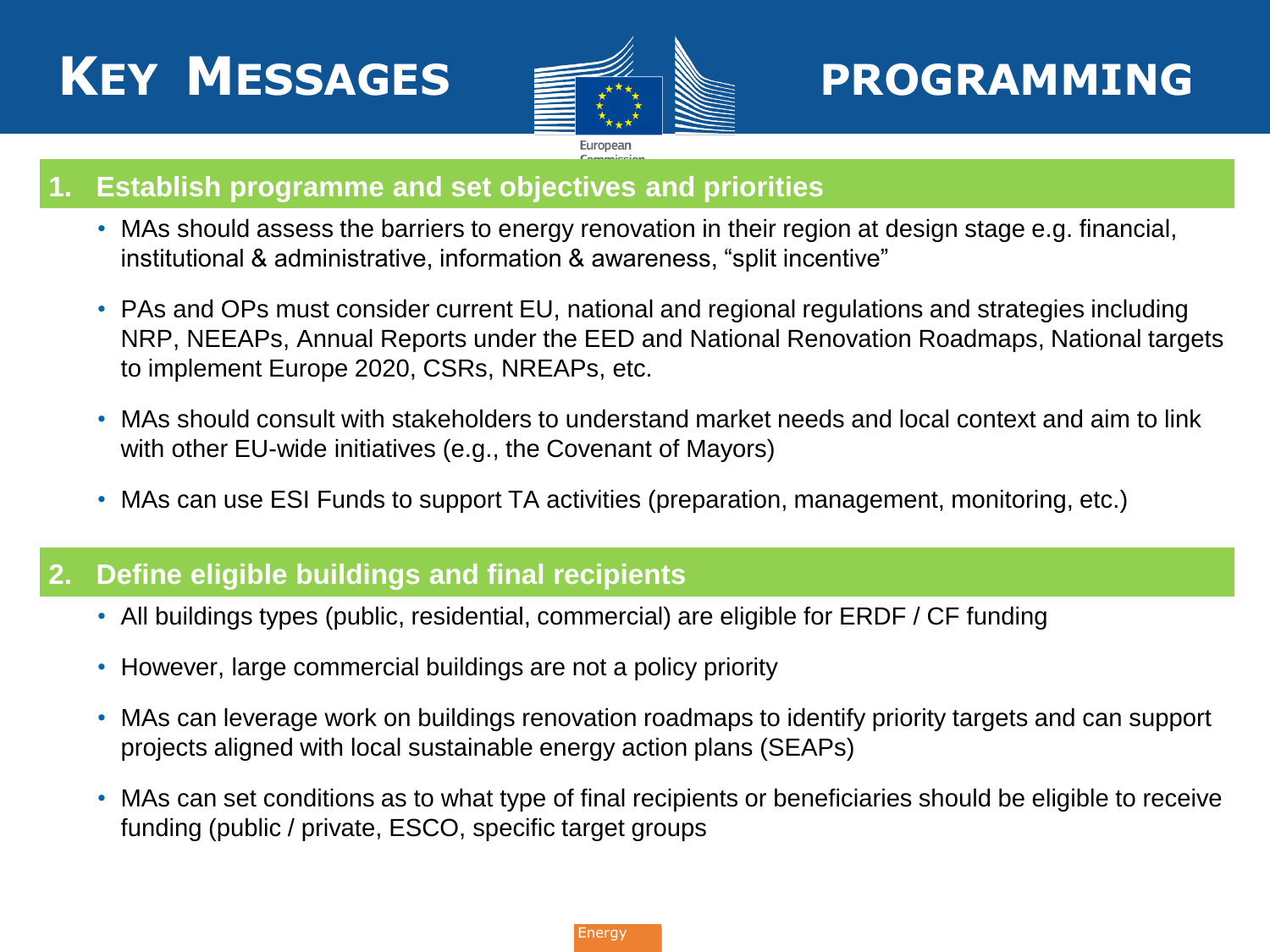

## **PROGRAMMING**

### **3. Define targeted level of renovation and energy savings**

- MAs should consider minimum requirements set in the EPBD / RED to be a baseline and CP funds should be used for projects that go beyond these requirements (especially public buildings)
- MAs should aim to avoid the lock-in effect and generally aim for deep renovation
- As a general principle: the deeper the renovation, the higher the grant support from CP funding
- MAs can set performance thresholds (at building or component level) and/or eligibility criteria for packages of measures
- Energy Performance Certificates / energy audits should be used to identify measures
- Complexity of assessment should be adapted to the size / scope of the project
- MAs must set eligibility criteria to allocate funding, adapted to the project size:
	- The NPV is generally recommended for cost-effectiveness
	- Energy performance levels can be set using requirements set by MSs as part of the EPBD / RED
	- Other requirements can also be defined (e.g. conducting an energy audit)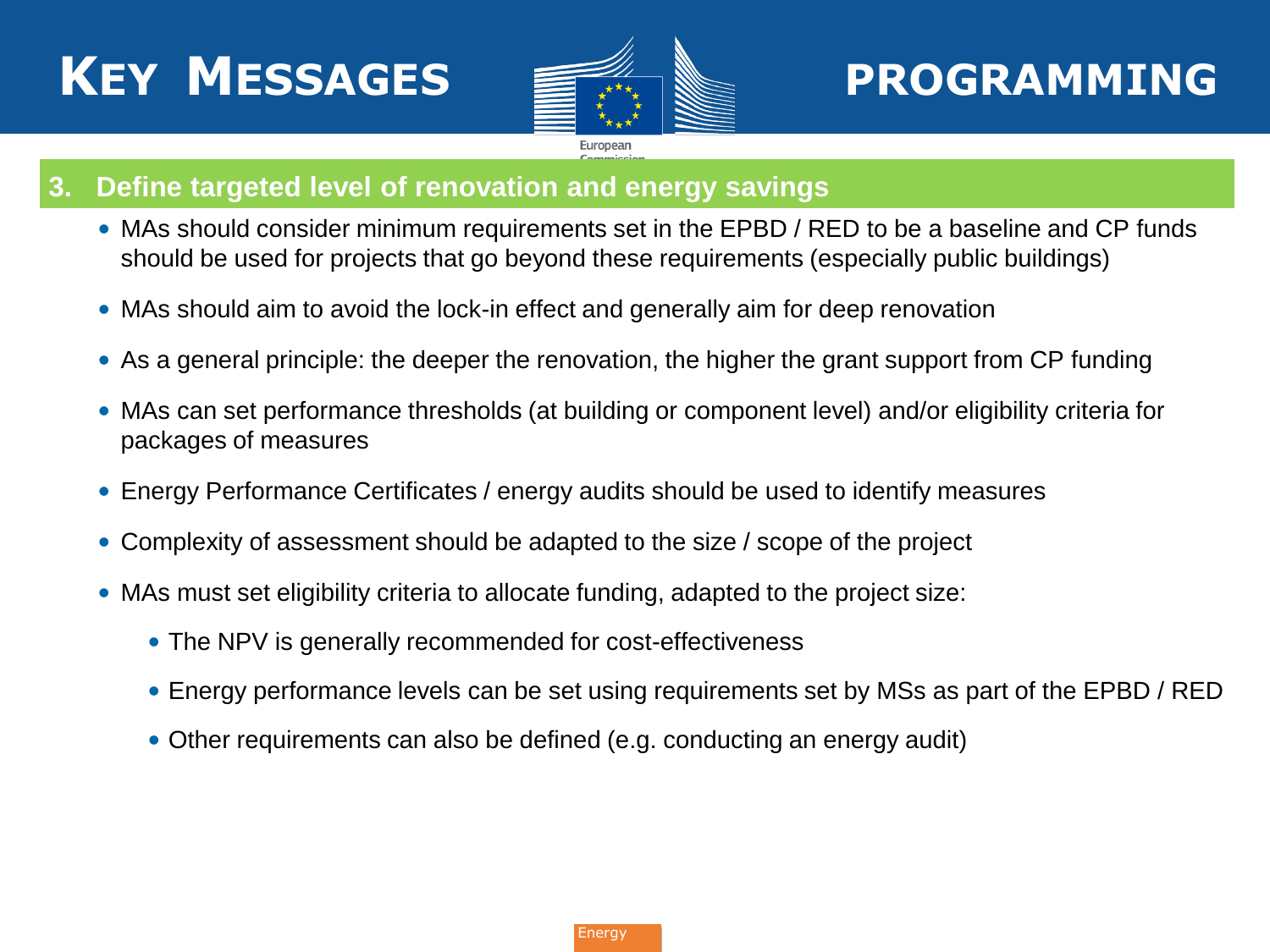

## **PROGRAMMING**

### **4. Choose financing mechanism**

- There is a strong rationale for implementing innovative FIs
- To use ESI funding in FIs, MAs need to carry out an ex-ante assessment
- A range of new implementation options are available to MAs including:
	- FIs set up at Union level (managed directly or indirectly by the EC)
	- FIs set up at national, regional, transnational or cross-border level (managed by or under the responsibility of the MA)
	- For FIs consisting of loans or guarantees, the MA may undertake implementation tasks directly
- FIs may be combined with grants and interest rate / guarantee fee subsidies
- Grants can cover the initial costs of project implementation (e.g. energy audits, feasibility studies)
- The level of grant funding should increase with the level of SE improvements or the social objectives
- Depending on the local context and the objectives of the programme, MAs should evaluate the appropriateness of using certain financial mechanisms versus others

(advantages and disadvantages of various financial mechanisms are analysed on page 63 of the guide)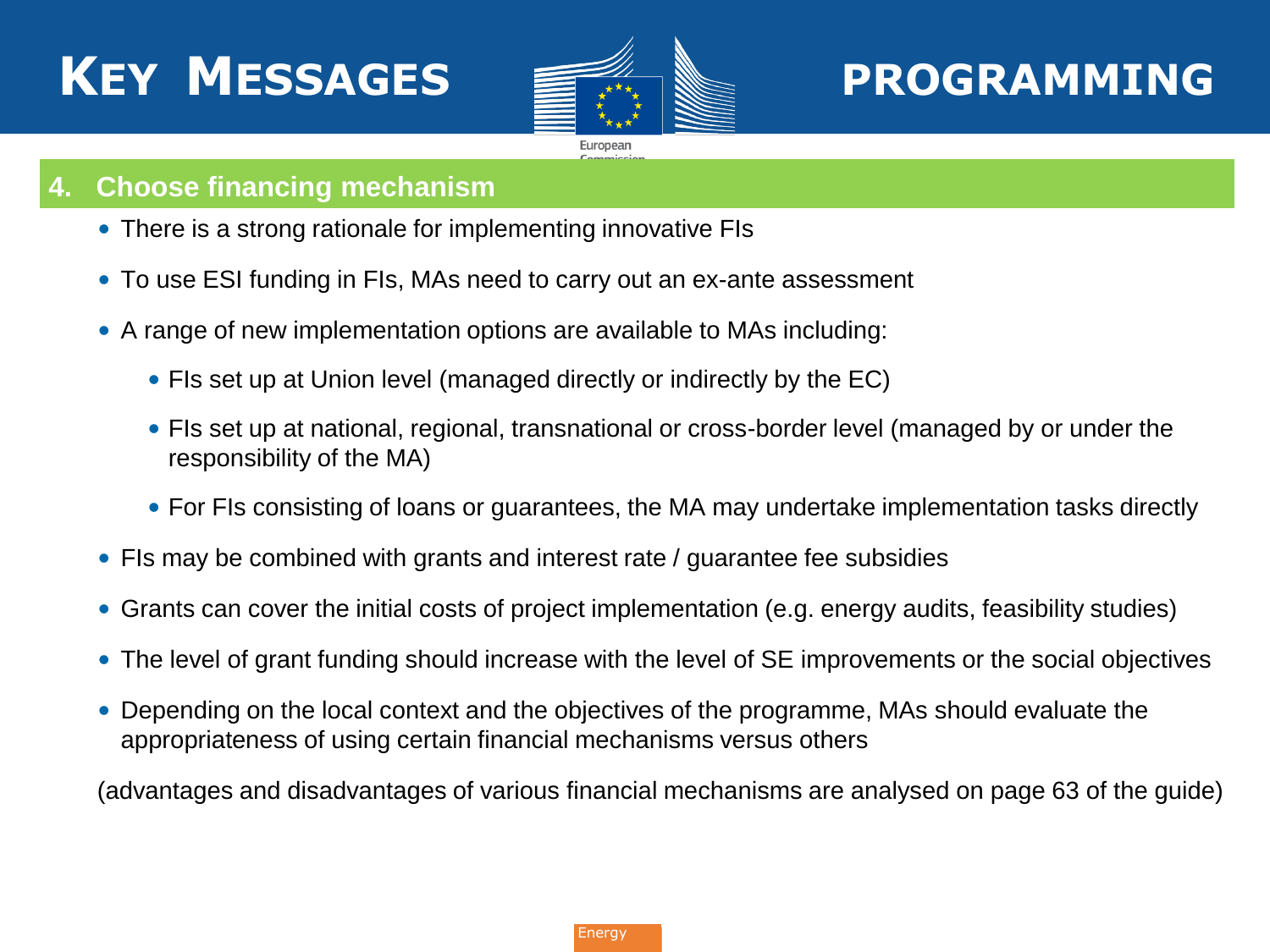

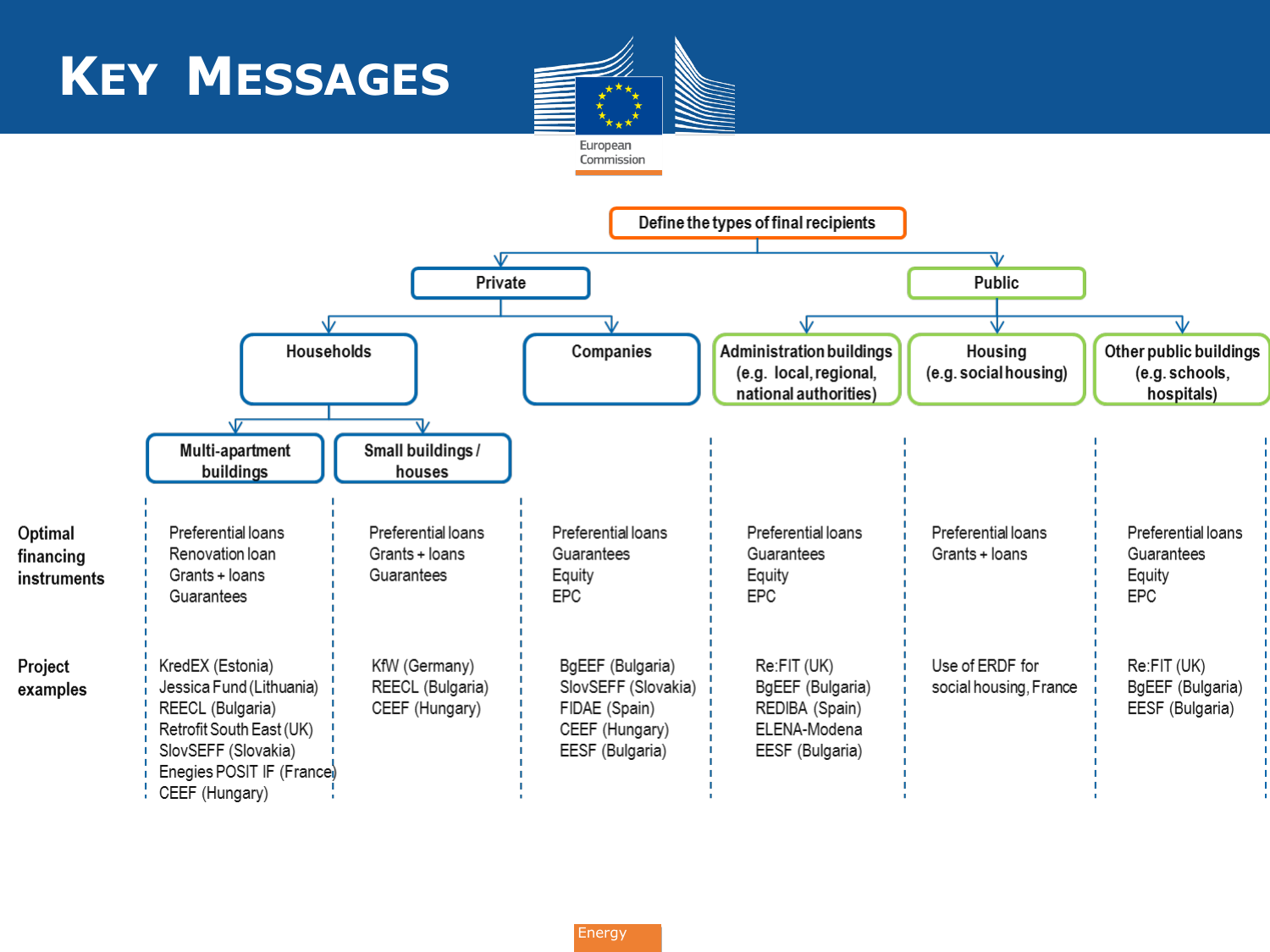

## **PROGRAMMING**

### **5. Choose accompanying activities**

- PDA facilities can be established by MAs to assist project developers throughout the project cycle
	- The support is generally provided in the form of grants with a mandatory leverage factor
	- The EU has set up a number of PDA facilities in the 2007-2013 period
	- Under Horizon 2020, PDA will be provided to public and private project promoters (€6 to >€50 m)
	- ELENA facility implemented by the EIB will continue in the 2014-2010 period
- Certification schemes and pre-selection of contractors can ensure an efficient use of ESI funding
- Activities can be undertaken to help develop the local SE supply chain

### **6. Develop programme objectives and indicators**

- The EC has produced a guidance document on monitoring and evaluation for the 2014-2020 programming period, which sets out how to define appropriate indicators among other things
- An intervention logic model can be used to set out the objectives of a programme and how they are expected to be achieved
- An OP should set common and programme-specific output indicators [CPR]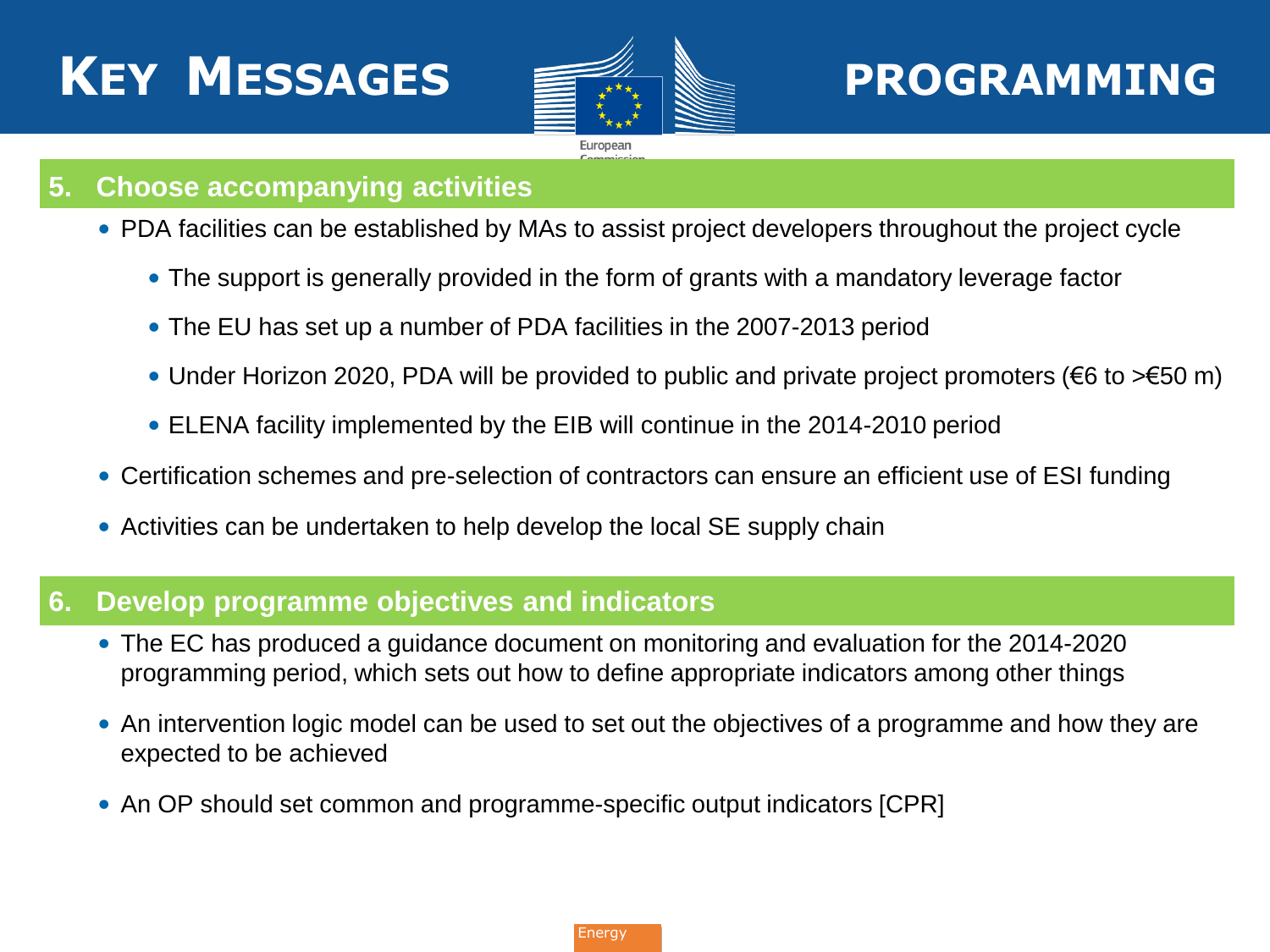

### **KEY MESSAGES IMPLEMENTATION**

### **7. Launch application process**

- Two main types of processes can be used to receive and select project applications
	- Calls for proposals: large-scale projects and/or when number of applicants or funding are limited
	- Open application process: smaller scale projects and/or when number of applications is high
- Evaluation criteria shall reflect the eligibility criteria for project selection and encourage deep renovation
- Information to be requested at the application stage shall be clearly identified by MAs

### **8. Select projects**

- Project selection is based on all the activities and parameters defined in the previous steps
- Various steps can be considered to facilitate project assessment and selection: formation of an assessment committee, establishment of a timetable and communication channels, development of a project evaluation framework and project selection database, definition of a clear appeals protocol, etc.

### **9. Disburse funds**

- The choice of FI will dictate the process through which funds are disbursed and the bodies involved
- Various actors can be involved in the disbursement of funding (EU / national financial institutions, SPVs)
- All transaction must comply with the laws in the relevant MS as well as EU law (incl. state aid rules)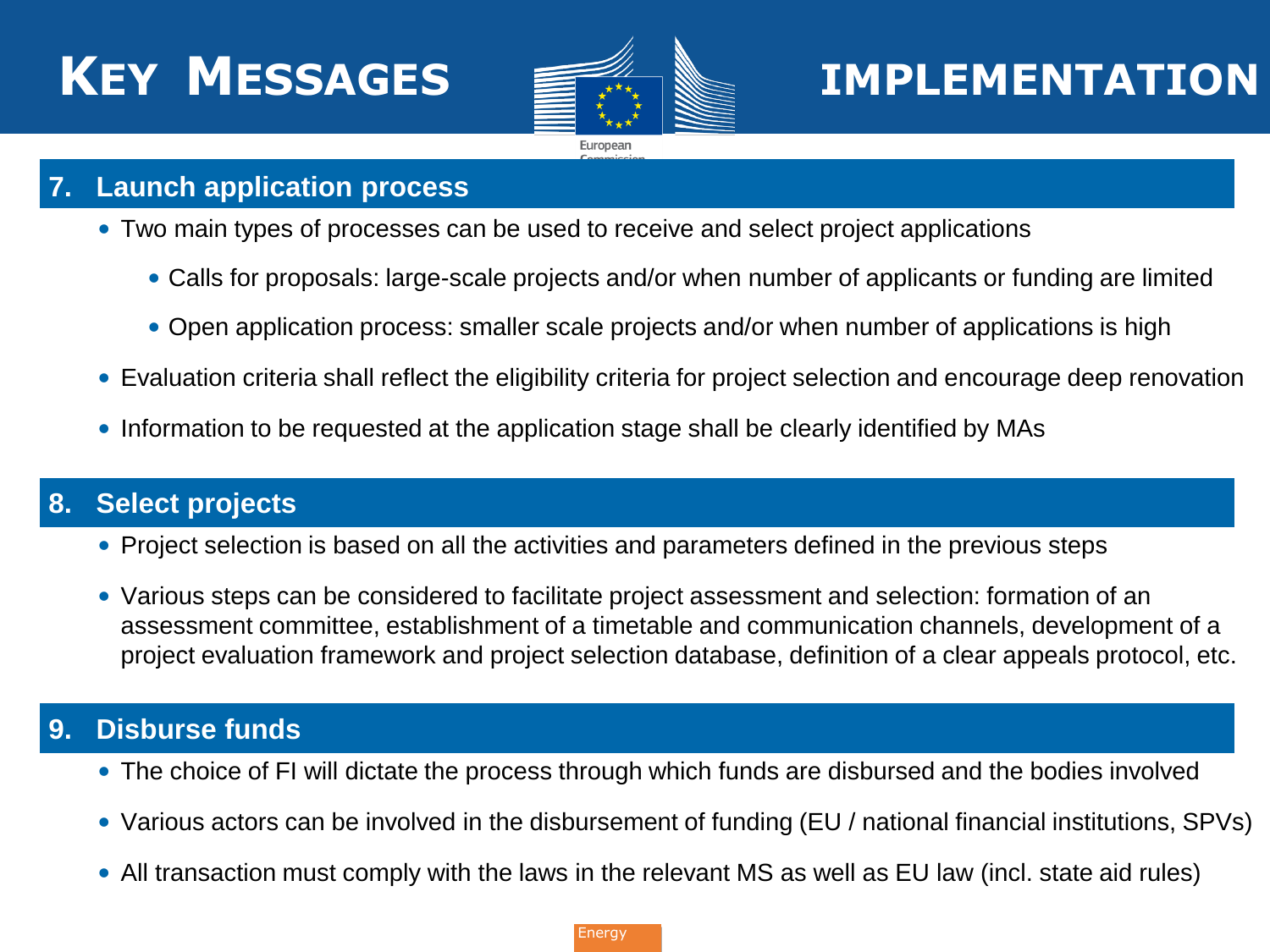# **KEY MESSAGES MANAG&EVAL**



### **10. Monitor individual project performance**

- The Measurement and Verification (M&V) approach can vary depending on building type, age, size, construction styles, and level of sophistication of the technical systems
- The chosen approach should also be adapted to the size of the project and the levels of savings
- The International Performance Measurement and Verification Protocol (IPMVP) is a widely recognised M&V procedure that can be used by MAs
- An M&V plan should be prepared for every project applying for ESI funding to ensure transparency of the process, and quality and credibility of savings determination

### **11. Evaluate programme performance**

- The EC has produced a guidance document on monitoring and evaluation for the 2014-2020 programming period
- The guidance sets out a series of concepts and recommendations for activities supported by ESI funds
- Planning evaluations requires consideration of factors such as administrative burden, timing, and granularity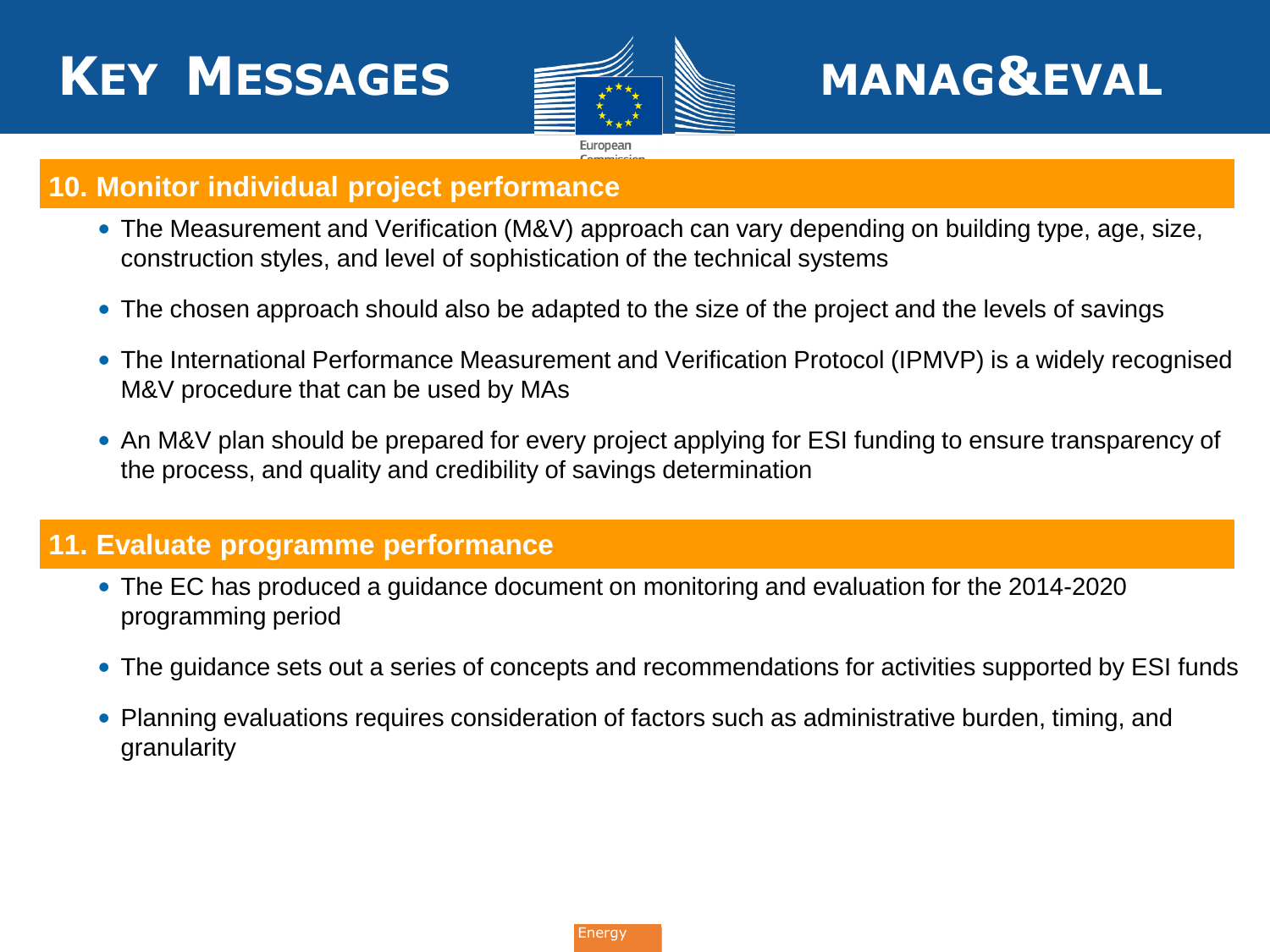



### **Thank you for your attention !**

### **roman.doubrava@ec.europa.eu +32 2 299 8452**